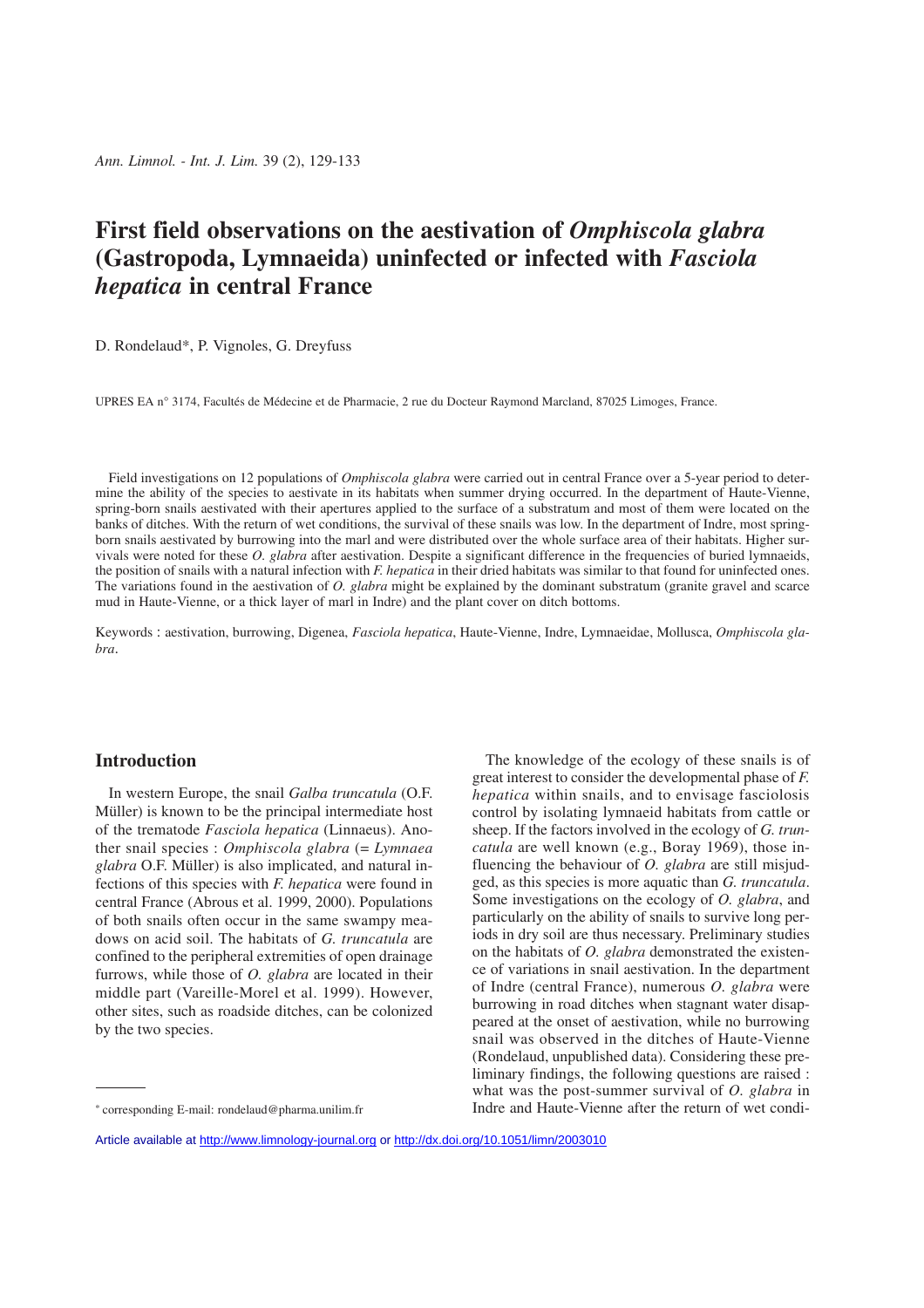tions in September ? What was the distribution of snails uninfected or infected with *F. hepatica* in dried habitats at the end of August ? To answer these two questions, a 5-year field study was carried out between 1996 and 2000, to determine the ability of *O. glabra* to aestivate in their habitats when summer drying occurred.

## **Materials and methods**

A total of 12 populations (Fig. 1) was selected for this study, as natural infections of *O. glabra* with *F. hepatica* were found in several dissected snails in 1994- 1995. Five populations inhabited different roadside ditches located in the commune of Migné, department of Indre. The substratum of each ditch was constituted by a 10-15 cm deep layer of marl and was covered with slow-running water from October to mid-July. The seven other populations lived in roadside ditches in the neighbouring communes of Verneuil-sur-Vienne and Veyrac, department of Haute-Vienne. Constituted by bare granite gravel and scarce mud, these sites were flooded from November to the end of June. The distance between the two groups of sites was 100 km. Summer drying occurred for 5-6 weeks in the ditches studied in the department of Indre, while its duration ranged from 5 to 7 weeks in those prospected in the department of Haute-Vienne. Vegetation covered the dried ditches of Indre, whereas the bottom of snail habitats in the department of Haute-Vienne was often bare during summer drying.



Fig. 1. Distribution of the 12 populations of *Omphiscola glabra* studied in central France.

Fieldworks were carried out in these 12 sites. The first survey was performed from 1996 to 2000 to estimate the density of live snails in each site at the beginning of July (before summer drying) and in September (just after the first rainfall). The second was effected in dried habitats at the end of August (1998, 1999, and 2000) to determine the location of surviving snails in each microhabitat (ditch bottoms, or slopes). The last investigation was done only in 2000 to specify the location of aestivating *O. glabra* in their habitats (snails buried into the mud, or attached to the surface of a substratum). Each snail was subsequently dissected under a stereomicroscope to determine natural infection with *F. hepatica*, or another trematode.

The three parameters studied in the first investigation were the survival of overwintering snails after aestivation, that of spring-born snails, and their shell lengths. Those recorded in the second survey were the percentages of aestivating snails found on the bottoms and sides of road ditches. In the last study, the parameters were the percentages of aestivating snails with shell apertures applied to a substratum (mud, plant, or other surfaces) and those of *O. glabra* buried into mud (in the 2-cm upper layer, between 2 and 4 cm in depth, or more than 4 cm). The survival rates and the different frequencies noted in the two types of sites were compared using a Chi-square test, whereas one-way analysis of variance was used to determine levels of significance between the mean values of other parameters.

#### **Results**

In ditches located in the department of Indre (Table 1), the survival of *O. glabra* after aestivation extended from 46.4 % to 66.5 % for spring-born generation, and from 7.6 % to 21.5 % for overwintering snails. The range of survival rates found in the ditches of Haute-Vienne were 11.3-22.6 % and 0.6-2.0 %, respectively. A significant difference  $(P < 0.001)$  was detected between the percent values recorded in the former sites and those noted in the latter. Significant variations in relation with the year were found in the ditches of Indre ( $P < 0.001$ ) and Haute-Vienne ( $P < 0.001$ ) : the percentages recorded in 1997 in both departments were significantly lower, whereas clearly higher values were noted in 1998 (in Haute-Vienne) and in 1999 (in Indre). The shell lengths of spring-born snails were significantly higher  $(F_{1,3706} = 17.11, P < 0.001)$  in the ditches of Indre, whereas there was no significant differences between the values recorded during the five years in each department. By contrast, in overwintering snails, the shell lengths did not show any significant variation between the two sites sampled.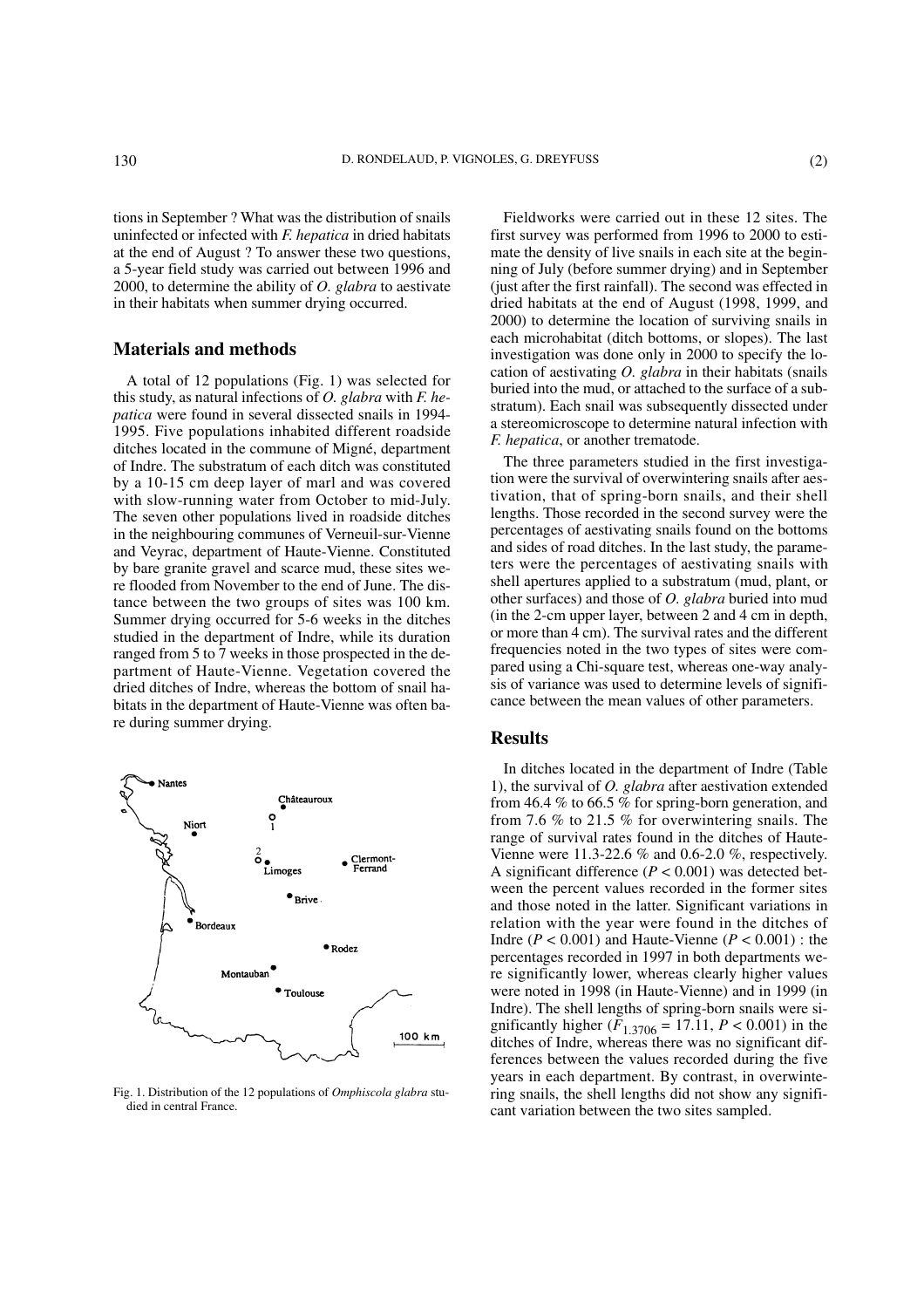Table 1. Survival of *Omphiscola glabra* after aestivation, and range of shell lengths for overwintering and spring-born snails in the 12 ditches studied from 1996 to 2000.

| Department | Year (study<br>area in $m2$ ) | No. of live<br>snails in July | Spring-born snails surviving in<br>September |                       | Overwintering snails surviving in<br>September |                       |
|------------|-------------------------------|-------------------------------|----------------------------------------------|-----------------------|------------------------------------------------|-----------------------|
|            |                               |                               | Survival $(\%)$                              | Shell length $(mm)^*$ | Survival $(\%)$                                | Shell length $(mm)^*$ |
| Indre      | 1996 (15)                     | 717                           | 51.1                                         | $8.4 \pm 1.7$         | 11.2                                           | $21.5 \pm 3.7$        |
|            | 1997 (18)                     | 437                           | 44.1                                         | $7.6 \pm 0.9$         | 7.6                                            | $18.7 \pm 4.5$        |
|            | 1998 (15)                     | 573                           | 55.1                                         | $6.8 \pm 1.1$         | 12.2                                           | $19.2 \pm 5.4$        |
|            | 1999 (15)                     | 622                           | 66.5                                         | $8.1 \pm 1.4$         | 21.5                                           | $20.5 \pm 3.1$        |
|            | 2000(15)                      | 551                           | 46.4                                         | $7.3 \pm 0.8$         | 11.8                                           | $19.6 \pm 2.9$        |
| Haute-     | 1996 (21)                     | 427                           | 17.7                                         | $3.4 \pm 1.2$         | 0.6                                            | $16.5 \pm 0.7$        |
| Vienne     | 1997 (28)                     | 211                           | 11.3                                         | $2.9 \pm 1.1$         | 0.6                                            | 15.4                  |
|            | 1998 (21)                     | 535                           | 22.6                                         | $3.7 \pm 1.4$         | 1.9                                            | $18.0 \pm 3.9$        |
|            | 1999 (21)                     | 378                           | 20.3                                         | $3.3 \pm 1.0$         | 0.9                                            | $17.2 \pm 3.1$        |
|            | 2000(21)                      | 356                           | 15.7                                         | $3.1 \pm 0.7$         | 2.0                                            | $17.6 \pm 2.5$        |

\* Mean values ± S.D.

Table 2 shows the frequencies of aestivating *O. glabra* in relation to their presence in the different parts of ditches (bottoms or banks). In the department of Indre, spring-born snails were distributed over the whole surface area of their habitats, while they were more numerous on ditch banks in the sites of Haute-Vienne. A significant difference  $(P < 0.01)$  between the percentages recorded in these two departments was noted. Significant temporal variations were also found in the former  $(P < 0.001)$  and latter  $(P < 0.001)$  sites. Contrary to their progeny, the distribution of overwintering snails did not show any significant variation in their dried habitats, whatever the department considered and the year of study.

The position of aestivating *O. glabra* in their habitats is given in Table 3. In ditches located in the department of Indre, 76.0 % of uninfected snails and 94.0 % of lymnaeids infected with *F. hepatica* were buried into the soil, and their frequencies decreased with increasing depth of marl. Significant differences between these percentages and those of *O. glabra*

Table 2. Location of aestivating *Omphiscola glabra* at the end of August in different dried ditches located in the departments of Indre and Haute-Vienne.

| Department       | Year (study<br>area in $m2$ )             | No. of live snails (frequency in %) |                                       |                                    |                                |  |
|------------------|-------------------------------------------|-------------------------------------|---------------------------------------|------------------------------------|--------------------------------|--|
|                  |                                           | Spring-born snails                  |                                       | Overwintering snails               |                                |  |
|                  |                                           | Ditch<br>bottom                     | <b>Banks</b>                          | Ditch<br>bottom                    | <b>Banks</b>                   |  |
| Indre            | 1998 (10.3)<br>1999 (12.7)<br>2000(11.8)  | 206(54.4)<br>152(51.7)<br>168(53.3) | 173(45.6)<br>142 (48.3)<br>147 (46.7) | 53 (86.9)<br>38 (77.5)<br>47(88.7) | 8(13.1)<br>11(22.5)<br>6(11.3) |  |
| Haute-<br>Vienne | 1998 (24.5)<br>1999 (21.3)<br>2000 (28.7) | 34(39.2)<br>24(33.3)<br>41 (35.9)   | 50(60.7)<br>48 (66.7)<br>73 (64.1)    | 1(12.5)<br>0(0)<br>2(25.0)         | 7(97.5)<br>12 (100)<br>6(75.0) |  |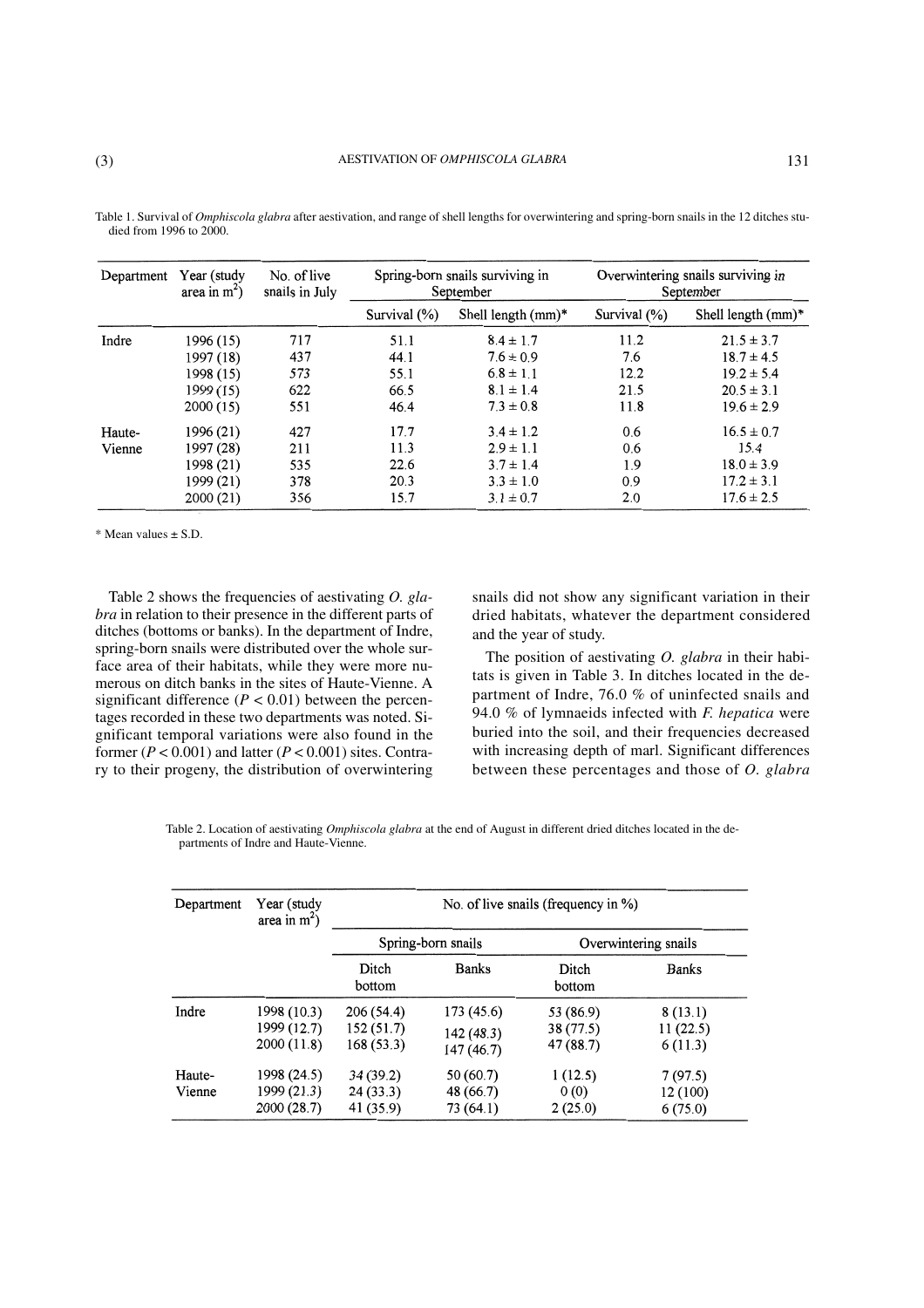| Microhabitat features                                 | Ditches of Indre*<br>$(21.8 \text{ m}^2)$ |                                                              | Ditches of Haute-Vienne*<br>(41.2 m <sup>2</sup> ) |                                                             |
|-------------------------------------------------------|-------------------------------------------|--------------------------------------------------------------|----------------------------------------------------|-------------------------------------------------------------|
|                                                       | Unin-<br>fected<br>snails<br>$(n = 419)$  | Snails infected<br>with Fasciola<br>hepatica**<br>$(n = 51)$ | Uninfected<br>snails<br>$(n = 267)$                | Snails infected<br>with $F$ . <i>hepatica</i><br>$(n = 24)$ |
| Frequency $(\%)$ of snails with<br>apertures applied: |                                           |                                                              |                                                    |                                                             |
| - to the surface of mud                               | 13.3                                      | 3.9                                                          | 5.2                                                | 8.3                                                         |
| - to the surface of a plant                           | 21.5                                      | 1.9                                                          | 63.3                                               | 70.9                                                        |
| - to others surfaces                                  | 1.2                                       | $\Omega$                                                     | 31.5                                               | 20.8                                                        |
| Frequency $(\%)$ of snails<br>buried into mud:        |                                           |                                                              |                                                    |                                                             |
| - in the upper layer                                  | 39.3                                      | 76.4                                                         | 0                                                  | 0                                                           |
| - between 2 and 4 cm in depth                         | 17.7                                      | 17.6                                                         | 0                                                  | 0                                                           |
| - more than 4 cm in depth                             | 7.0                                       | 0                                                            | 0                                                  | $\Omega$                                                    |

| Table 3. Location of aestivating <i>Omphiscola glabra</i> at the end of August on the bottom of different ditches lo- |  |
|-----------------------------------------------------------------------------------------------------------------------|--|
| cated in the departments of Indre and Haute-Vienne.                                                                   |  |

\* The results recorded for spring-born and overwintering snails were grouped in this table.

\*\* Other natural infections with digenea : *Paramphistomum daubneyi* (1 snail), *Haplometra cylindracea* (1 snail).

which aestivated with their aperture applied to a substratum were noted for uninfected  $(P < 0.01)$  and infected ( $P < 0.05$ ) snails. Comparison of frequencies recorded between uninfected and infected *O. glabra* only revealed a significant difference  $(P < 0.05)$  in the case of buried snails. In the ditches of Haute-Vienne, no buried snails were observed. Most *O. glabra* were found applied to stems or leaves. However, the distribution of these uninfected and infected snails in relation to their position on a substratum did not show any significant variation in their frequencies.

### **Discussion**

In the department of Haute-Vienne, the colonization of ditch banks by numerous *O. glabra* at the onset of summer drying, and the low survival rates noted for post-aestivating snails fitted with the observations reported by Rondelaud & Morel-Vareille (1975) for *G. truncatula* when their habitats dried in summer. If vegetation lacked in the bottom of ditches, numerous snails died, while the survivors took refuge under the nearest plants located on the banks and often aestivated with their aperture applied to the surface of stems and leaves. By contrast, in the department of Indre, the distribution of spring-born snails during summer drying occurred on the whole surface area of their habitats and the recorded survival rates for these lymnaeids after the return of wet conditions were higher. To explain this finding, two complementary hypotheses might be proposed. The first would be to relate these results to vegetation which grew in these sites, thus allowing the presence of a greater relative humidity for a long time. Another assumption is based on the physicochemical properties of marl, as this soil and its sizeable depth would probably offer favourable conditions for the survival of aestivating snails and their burrowing than gravel and mud found in the ditches of Haute-Vienne.

The burrowing of *O. glabra* in the soil during summer drying was already reported (Germain 1930/1931, Cheshire Amphibians 2002). As this process was not observed in the study sites in Haute-Vienne, we may wonder whether the behaviour of this snail was species determined, or if it was the response of an aquatic species to unfavourable conditions when the population lives in temporary habitats (on sedimentary soils). An argument supporting the second hypothesis is the rapid burrowing of snails into marl when their habitats were drying, even if stagnant water was still present in the bottom of ditches and could persist for a week or more